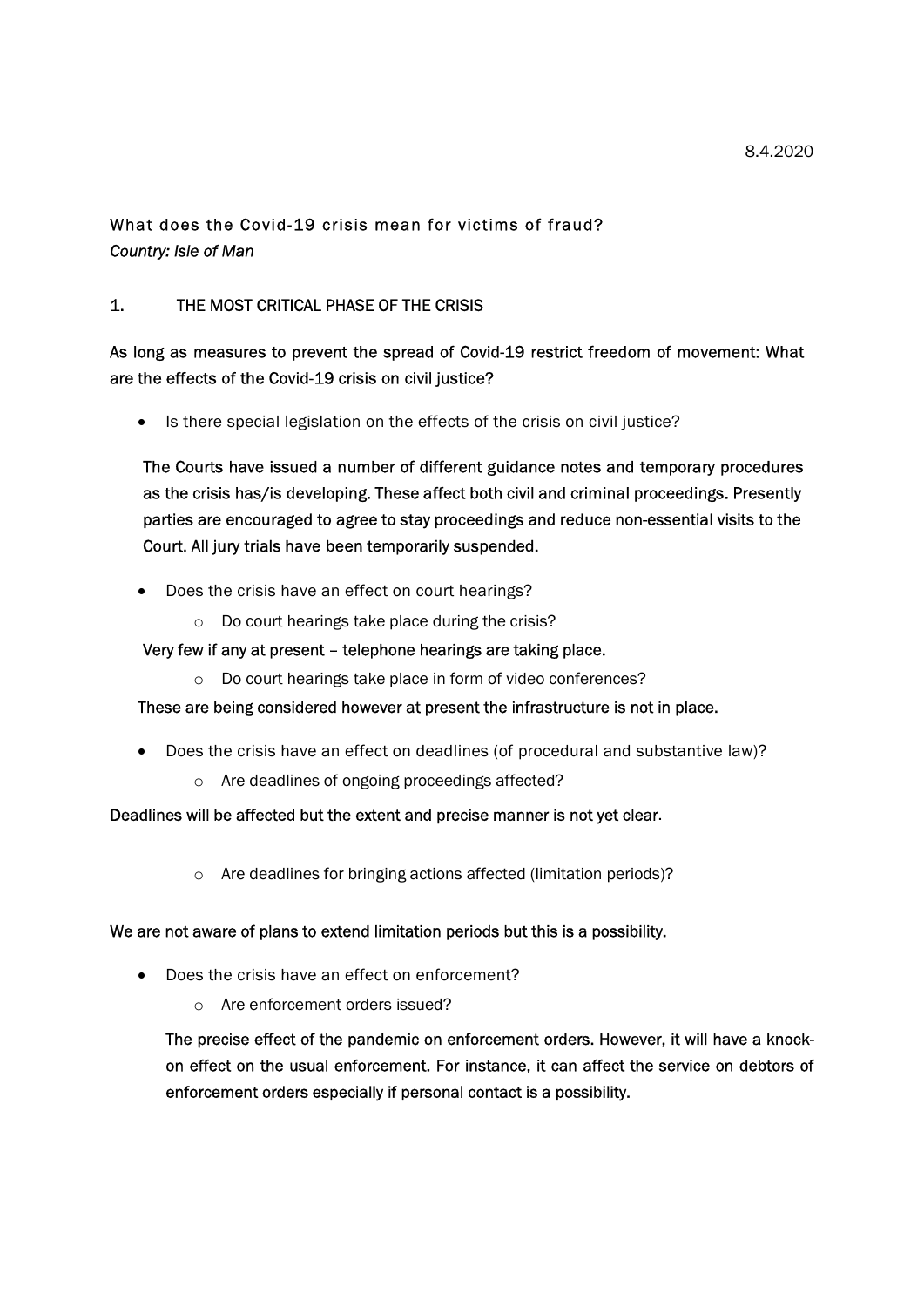o Are there any effects on deadlines?

The Court will be sympathetic to adjournments and delay but the precise nature and effect is not yet clear

o Can enforcement acts be postponed due to the crisis?

Yes, it is likely some acts will be postponed or delayed especially where they require court hearings.

- How do courts work during the crisis?
	- o Are courts closed?

They are not closed, but very low level of activity until the situation regarding phone and video hearings is clarified.

o Can courts / judges be contacted?

Yes

o Are documents served?

The position is not clear as the availability and use of Isle of Man Coroners, who normally serve documents, is not clear while the country remains in lockdown.

 How are particularly urgent matters handled, in particular requests for interim measures such as injunctions and freeze orders?

It is likely these will be dealt with on paper/administratively but we have not seen any specific pronouncements on precisely how this will be dealt with.

• How do lawyers work during the crisis?

A large number of lawyers are working remotely and conduct client meeting over the phone or via video calls. There are elements of work such as taking wills, moving house and other such work that are difficult to progress.

• How do banks work during the crisis?

Banks are currently operating with increased security procedures and limited access to physical branches

• Does the crisis have an effect on insolvency law?

#### Changes are being considered but awaiting clarification

• Are there any further effects not addressed in the questions above?